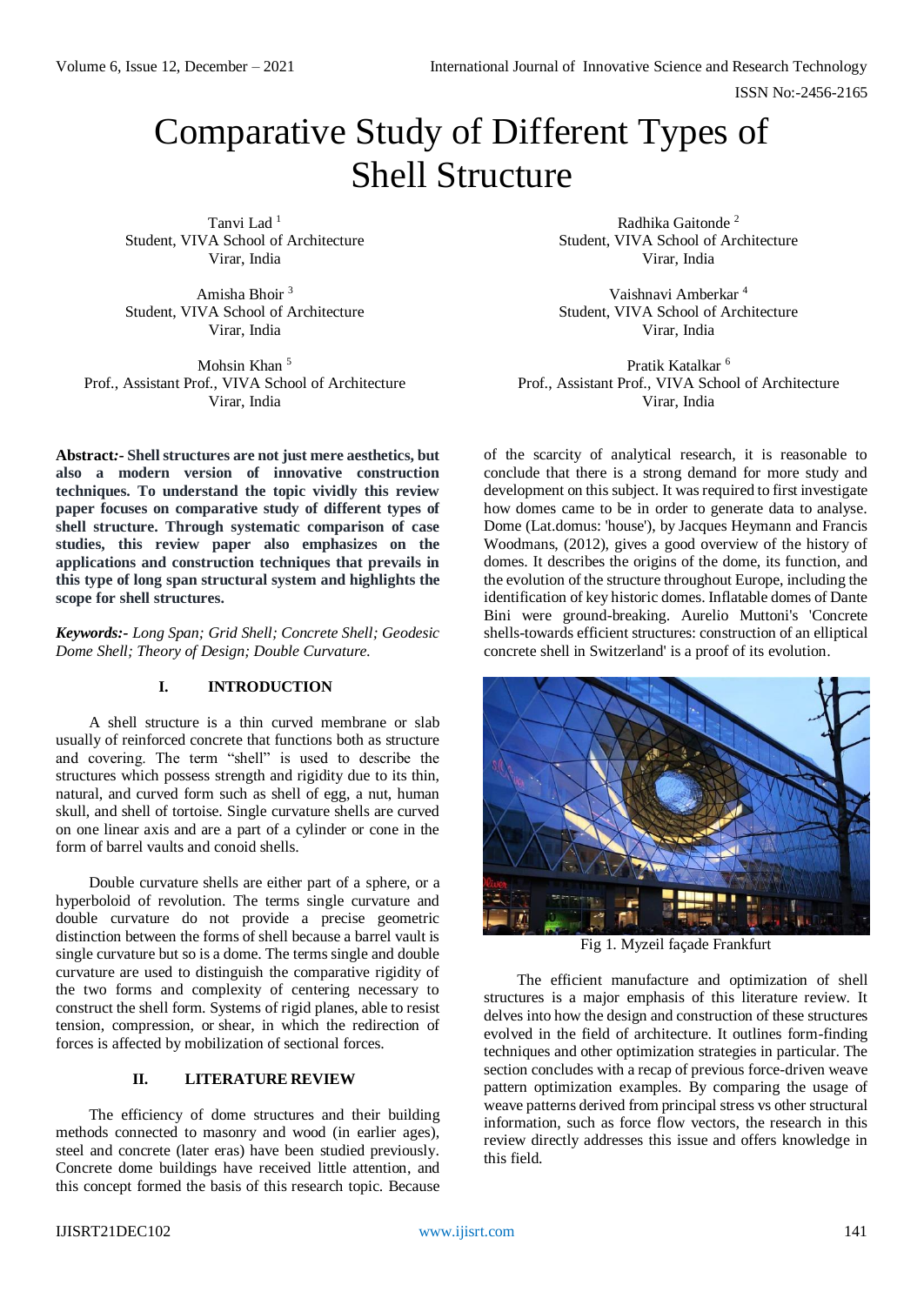## **III. METHODOLOGY**

The selection for the topic begins with our introduction on Shells, as long span structures. It is interesting to understand based on the type of load acted on this system, the names have been derived. Under which one of the typologies of surface-active system, shell structure is what we are focusing. The methodology for research on shell structures deals the study of topic based on digital case studies via research papers, journals. Case studies contains the knowledge adopted with the relevance of its functionality, hierarchy, construction details, materials, delivered to the stream of its construction process of engineering of the structure defining its gravity nature & kinetic facades pattern as per the site conditions. The comparative analysis through the construction process evaluates the timeline taken for the span of its research for elaborating its ideas to implant in its essence as per the findings adopted in its methodology. Conclusions are being confined to those justified by the data of the research and limited to the scope of expansion in nearby future for which a sufficient basis has been provided by the data.

## **IV. TYPES OF SHELL STRUCTURES**

The classification of shell structure can be classified into three types namely, concrete shell, grid shell and geodesic dome shell.

## *A. Concrete Shell*

Engineered concrete shells that flow with the forces are incredibly efficient structures. Concrete is a building material with a high compressive strength and a low tensile strength. The applied loads cause mostly compressive normal forces in the shell when a shell design is in sync with the material properties, resulting in a very uniform and efficient stress distribution throughout the structure. A well-developed concrete shell, according to Mehlhorn (1996), has a favorable internal distribution of stresses (membrane state of stress) and very low bending moments.

## *Case Study: Sydney Opera House, Australia*

The Sydney Opera House, located in Sydney Harbour's harbour, is a performing arts centre that has been regarded as a masterpiece of modern architecture and a symbol of Australia since its opening in 1973. Jorn Utzon, a Danish architect, designed it after winning an international architectural competition in 1957.



Fig 2:- Section Cut-Through Sydney Opera House



Fig 3:- Sydney Opera House, Australia

Although they are referred to as reinforced concrete shells, they are actually a system of concrete ribs that support a total of 2,194 precast concrete roof panels that are clad with over 1 million tiles. The tile surface is extremely detailed, with two types of tiles - one glossy white and the other matte cream. One of the earliest applications of computer analysis was with the design of the shells. Throughout the site, large sections were utilised from factories for these precast prefabricated components. The building's structure is of reinforced concrete, and its facades are polarized glass with steel frames. The shells are surrounded by white and cream mate tiles created in Sweden, which appear white from a distance. Pink granite from Tarana and plywood from New South Wales are the most common interior materials[1].



Fig 4. Ephemeral Cathedral, Paris

#### *B. Grid Shell*

The term 'gridshell' refers to grids that behave like shells, which indicates that stresses occurring on the structure are mostly transmitted through compression and tension from a mechanical standpoint. These structures have the ability to cover long distances while using relatively less material. A gridshell is a grid that acts like a shell and a building method that takes advantage of the material's bending flexibility.

#### *Case Study: Ephemeral Cathedral, Paris*

Long glass-Fibre tubes are joined together with scaffold swivel couplers to form the grid shell structure. The construction is made up of steel sleeves that connect one, two,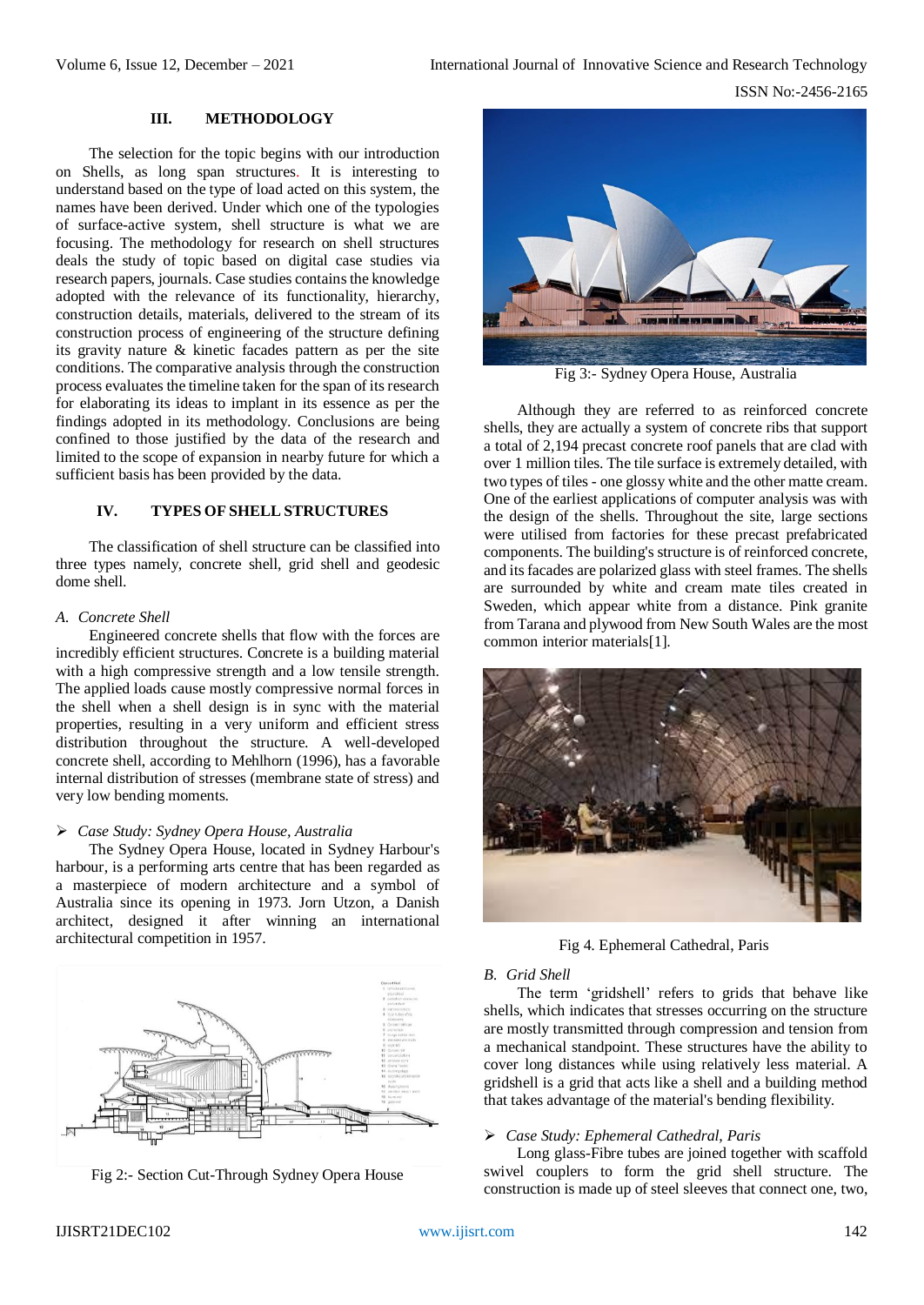ISSN No:-2456-2165

or three composite tubes. The tubes' length was limited to 12 meters, to allow transportation. There are three layers of tubes placed on top of each other.

The structure is anchored to a concrete strip footing by a unique steel system, which ensures load transfer from the composite structure to the ground. The framework is fastened to the doors using a similar method. A poly (vinyl chloride) (PVC)-coated cloth, custom-made for the project, covers the framework. Because of the transparent component of the structure, the grid shell receives natural light. A double-lacing system is used to stretch the cloth on the periphery of a specialized beam. The lacing edge of the beam is composed of a bent composite rod fastened to the concrete slab at ground level.

# *C. Geodesic Dome Shell*

Dome roofs and ceilings are hemispherical constructions that originated from the arch. The Romans were the first to use large-scale masonry hemispheres, which we still observe today. Because the dome imposes strains all around its perimeter, early structure such as the Roman Pantheon, utilized massive supporting walls. They produce wide open spaces with no restrictions; such that, they provide maximum area from a small surface area. Domes have the advantage of allowing us to design structures that are unrivalled for covering expanses with few internal supports. Triangular elements are generated when the geodesics intersect, and they have both local and triangular rigidity. The distribution of structural stress across the geodesic sphere is aided by triangular elements[8].

# *Case Study: Montreal, Canada*

For almost twenty years, Ar. Buckminster Fuller had been perfecting his designs. A diameter of seventy-six meters, the expansive sphere reaches an astounding 62 meters into the sky and thoroughly dominates the island on which it is located. The volume contained within it is so spacious that it comfortably fits a seven-story exhibition building featuring the various programmatic elements of the exhibit.



Fig 5. Montreal Bioshpere

# **V. COMPARATIVE ANALYSIS**

Concrete Shell Structure: Material used is concrete hence concrete shell structure. Shell structures are three-dimensional curved surfaces with one dimension that is much smaller than the other two. Shells do not alter much in shape when subjected to external loads. External loads are transferred from the surfaces of these structures to the supports via membrane stresses. Membrane stresses can be compression, tension, or a mix of the two.

Grid shell Structure: During the construction phase, the nonbraced model is utilised to check the grid's behaviour. For obvious safety considerations and to ensure the accuracy of the final geometry, it had to be proved that the primary grid—the one without triangulation pipes—had no chance of buckling.

Indeed, the more probable the shape is to buckle, the more it can be triangulated in a buckled geometry that differs from the desired geometry. The triangulated grid model is used to ensure that the grid shell meets all structural requirements during its lifetime. The project demonstrates that composite grid shells can be used to generate free-form structures.

Geodesic Domes: In combination with other triangles, the triangle is a natural mathematical figure that delivers optimum efficiency with minimal structural effort. By building a succession of identical geometrical elements that are both selfsupporting and light, Fuller created a dynamic framework in which individual components contribute to the overall structure.

## **VI. FUTURE SCOPE**

The most time-consuming parts of Isler's design approach were properly measuring the double-curved plaster cast made on the hanging membrane, building a physical surface model to evaluate the shell's structural performance, and checking for buckling instability. The development of a hanging model in the digital era is undoubtedly the most difficult element. Rapid and widespread three-dimensional scanning of double-curved surfaces is now possible. Architectural designers can now follow similar concepts thanks to particle spring simulation. However, there is a risk that designers will be persuaded to limit their form finding to computer modelling alone. Designers may quickly generate any shape using digital tools based on optimization criteria. Perhaps this gives you too much leeway. Basic aspects that can be disclosed by a physical model may be neglected in real time, such as the influence of scalability, construction feasibility, and so on.

## **VII. CONCLUSION**

According to Heinz Isler, who was a pioneer and master of reinforced concrete shell observed that computer aided design was a threat to 'natural design method'.

Modern designers are unlikely to follow Isler's method precisely but can adopt efficient shell forms through-

- The importance of shaping, that is finding a structurally and materially efficient shell form.
- The elements of shell construction that contribute to the overall architectural or artistic expression e.g., thinness of the shells.
- The functional relationship of the shell form to its architectural requirements and site context.